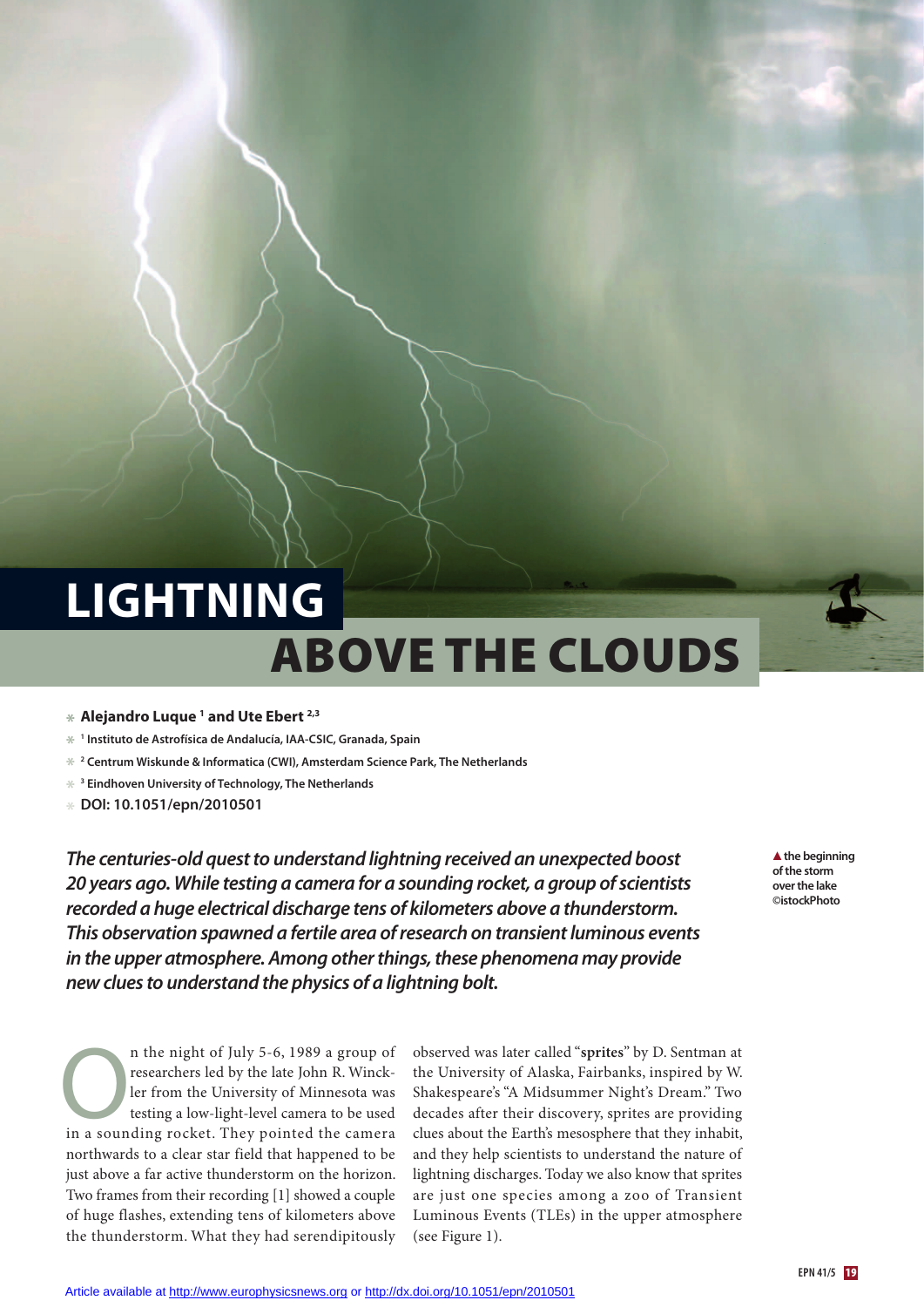# **The three stages of lightning**

A lightning discharge develops in three stages [2]: first, the collisions between ice particles and water droplets together with gravity separate positive and negative charges inside the thundercloud and build up a voltage. Then a discharge grows, forming a socalled streamer-leader tree. Finally, when a conducting path is created between cloud and ground, the cloud discharges through the so-called return stroke; currents then reach tens or hundreds of kA, and the released Ohmic heat brings the channel temperatures up to 28000 K.

Today some of the hottest topics in lightning research are related to the second stage: the inception, growth and branching of a conducting channel in non-ionized air. Under normal circumstances, air is a quite poor conductor because free electrons rapidly attach to oxygen molecules.However, in a sufficiently strong electric field (higher than 3.2 MV/m in air at standard temperature and pressure) a free electron can gain enough energy to liberate a second electron when it impacts on a molecule, and an ionization avalanche sets in.

However, in most electrical discharges, including lightning, the background electric field is almost everywhere one to three orders of magnitude below the breakdown value. Therefore a simple (linear) ionization avalanche will not grow. The basic breakdown

mechanism under these circumstances is provided by so-called "**streamers**": a sort of adventurers that delve into non-ionized air and pave the way for further ionization waves. They are thin, ionized channels embedded in non-ionized air in an electric field below the breakdown value of  $3.2$  MV/m (see figure 2). The ionized region acts as a conductor and enhances the field around its narrow tip,focusing it into a small area where it can reach several times the breakdown value. By ionizing the air in this area, and by moving the space charge layer forward, the streamer advances and focuses the field into a region further ahead. The streamer extends with a velocity of  $10^5$  to  $10^7$  m/s that relates to the drift velocity of free electrons.

In a lightning discharge, a corona of streamers paves the way for the so-called "**leader**".While streamers essentially stay cold and eventually return to their non-conducting equilibrium state, leaders maintain conductivity through higher currents and consecutive Ohmic heating and eventually support the short-circuit between cloud and ground.

Streamers therefore are an important but elusive process in lightning discharges, but they occur in splendid isolation in two other cases. First, they very efficiently convert pulsed electric power into chemical products like ozone that can be used for disinfection, air cleaning or break-up of volatile organic components;



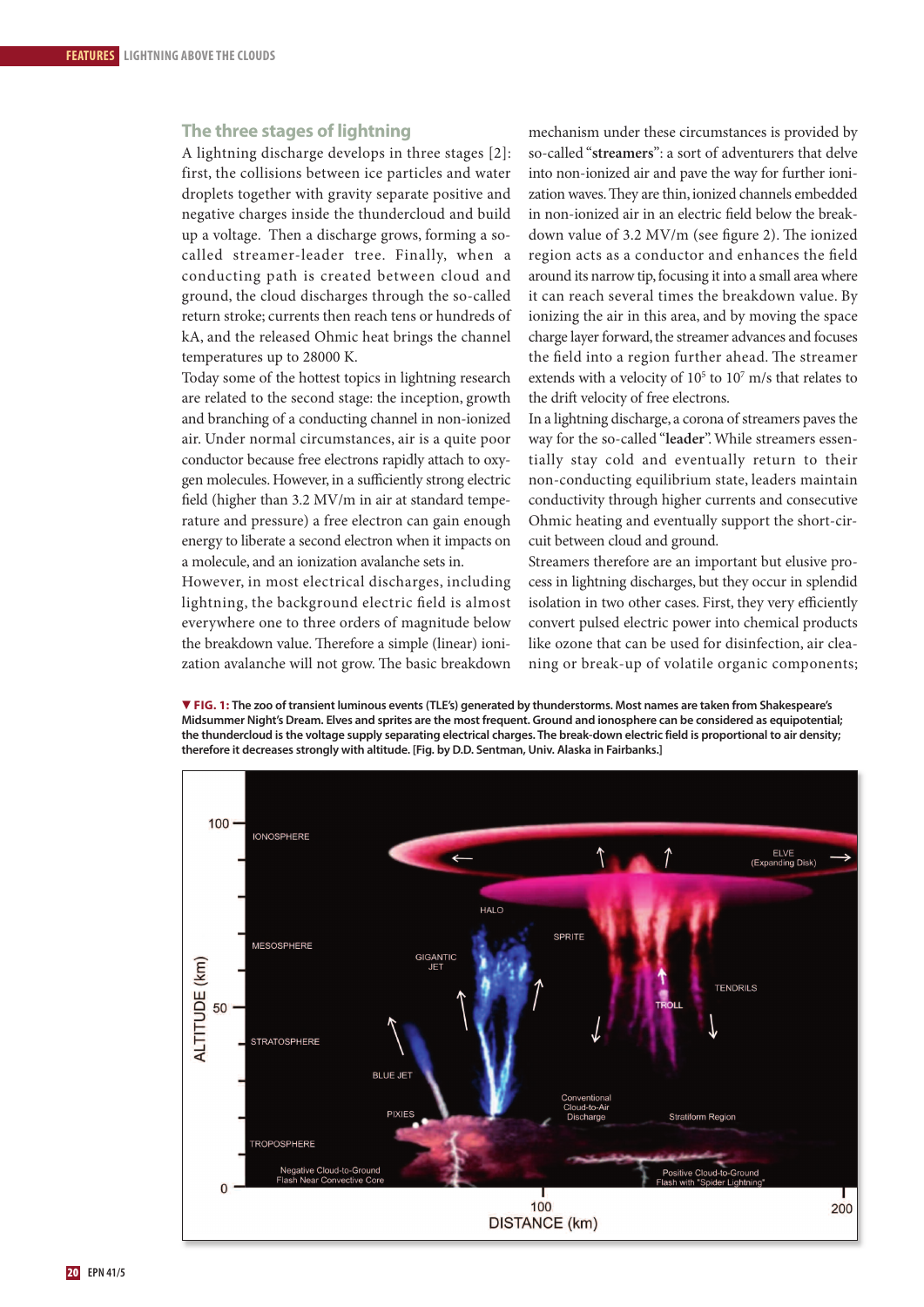industrial applications are very energy efficient, if the subsequent plasma heating is avoided [3]. Second, streamers appear in a most spectacular manner above thunderstorms in the form of sprite discharges, as first recorded by Winckler and his team.

# **Firework above the thunderclouds**

Although the first scientifically documented observation of sprites in 1989 was by accident, it was not completely unexpected. In 1925, C.T.R.Wilson, who later won a Nobel Prize for his invention of the cloud chamber, had already suggested a mechanism for the initiation of discharges above a thundercloud [4].

The electrical breakdown threshold depends on air density. The reason is that electrons can gain energy more easily from a given electric field if they experience fewer collisions. If we move upwards in the atmosphere, the air density decreases exponentially (by about a factor 2 every 5 km) and so does the breakdown field. But the electric field created by the return stroke together with the equipotential earth is approximately dipolar and hence decays more slowly. Therefore above a certain altitude the breakdown threshold is reached and a discharge is initiated: this is the basic mechanism of sprites. Sprites are composed of streamers, the same structures that pave the way for lightning, only rescaled by the lower air density to be tens to hundreds of meters wide and tens of kilometers long (see Box about scaling). This has been confirmed by high-speed recordings of sprites at up to 10000 frames per second [5] and laboratory photographs with exposure times of nanoseconds [6]. In both cases one sees that light is emitted predominantly from a small region around the tip of the channel,where the electric field is high and ionization is significant.

There are several reasons why sprites have become a hot research topic among physicists and geoscientists. First, they allow us to study the physical process that guides the propagation of a thunderbolt, but without the added complication of streamer-leader transition and return stroke. Leaders are probably not present in upper atmospheric discharges because Ohmic heating is much weaker there; this follows from evaluating scaling laws (see Box) for the Poisson equation [7]. So if you want to understand a lightning stroke, you better might look tens of kilometers above it.

Second, sprites inhabit one of the less known layers of the Earth's atmosphere: the mesosphere; sometimes also termed the "ignorosphere".At those altitudes, air is too rarefied to support a balloon but still would cause too much friction to a satellite; therefore there are very few direct measurements of air properties and chemistry. Sprites generate intense optical emissions and a careful study may reveal more information about the mesosphere.



 **FIG. 2: Simulation of a streamer discharge in air between two planar electrodes. The streamer starts from a needle electrode inserted into the upper electrode. Shown are from left to right: the complete simulation volume below the needle electrode with electron density in the streamer(colored) and electrical equipotential lines; and zooms into the streamer finger with electron density ne, density of positive ions n+, space charge density n+-ne, electric field strength |E|, and the field strength again, now with equipotential lines overlaid. [Fig. by V. Ratushnaya, CWI Amsterdam.]**

#### **Observing and modeling sprites**

Since sprites were first observed by Winckler's team, researchers have steadily improved their instruments. Now it is possible to obtain time-resolved movies of the complete development of a sprite [5], [8] (see figure 3) and perform detailed spectroscopy of the emitted light.

To remove the atmospheric absorption and scattering, several teams have decided to move their instruments to space. This approach was pioneered by the joint USA-Taiwan instrument ISUAL that has been operating aboard the FORMOSAT-2 satellite since 2004. Europe will have its own orbiting instruments soon: the European Space Agency (ESA) is now building an instrument called ASIM (Atmospheric Space Interactions **III** 

#### **Scaling laws**

The dominant length scale in a typical streamer discharge is the electron mean free path *l* between ionizing collisions with neutral molecules. It is inversely proportional to the molecule density  $n$  of the gas:  $l \sim 1/n$ . Therefore all lengths determined by electron motion scale like 1/n. The kinetic energies of the electrons have to reach the ionization threshold of the gas molecules which is a molecule-specific value and independent of the gas density; therefore the characteristic electron energies do not depend on gas density. Therefore also the characteristic electron velocities are independent of gas density n. As lengths scale like  $1/n$  and electron velocities are independent of  $n$ , times have to scale as  $1/n$  as well. As energies are independent of  $n$ , voltages are independent of  $n$ , and therefore electric fields scale as  $n$ , as they have dimension of voltage over length.

The air density at 83 km above sea level is about 100.000 times smaller than at ground level. Therefore if lengths and times are measured in centimeters and nanoseconds for an atmospheric pressure streamer, they scale to kilometers and fractions of milliseconds in a sprite at 83 km.